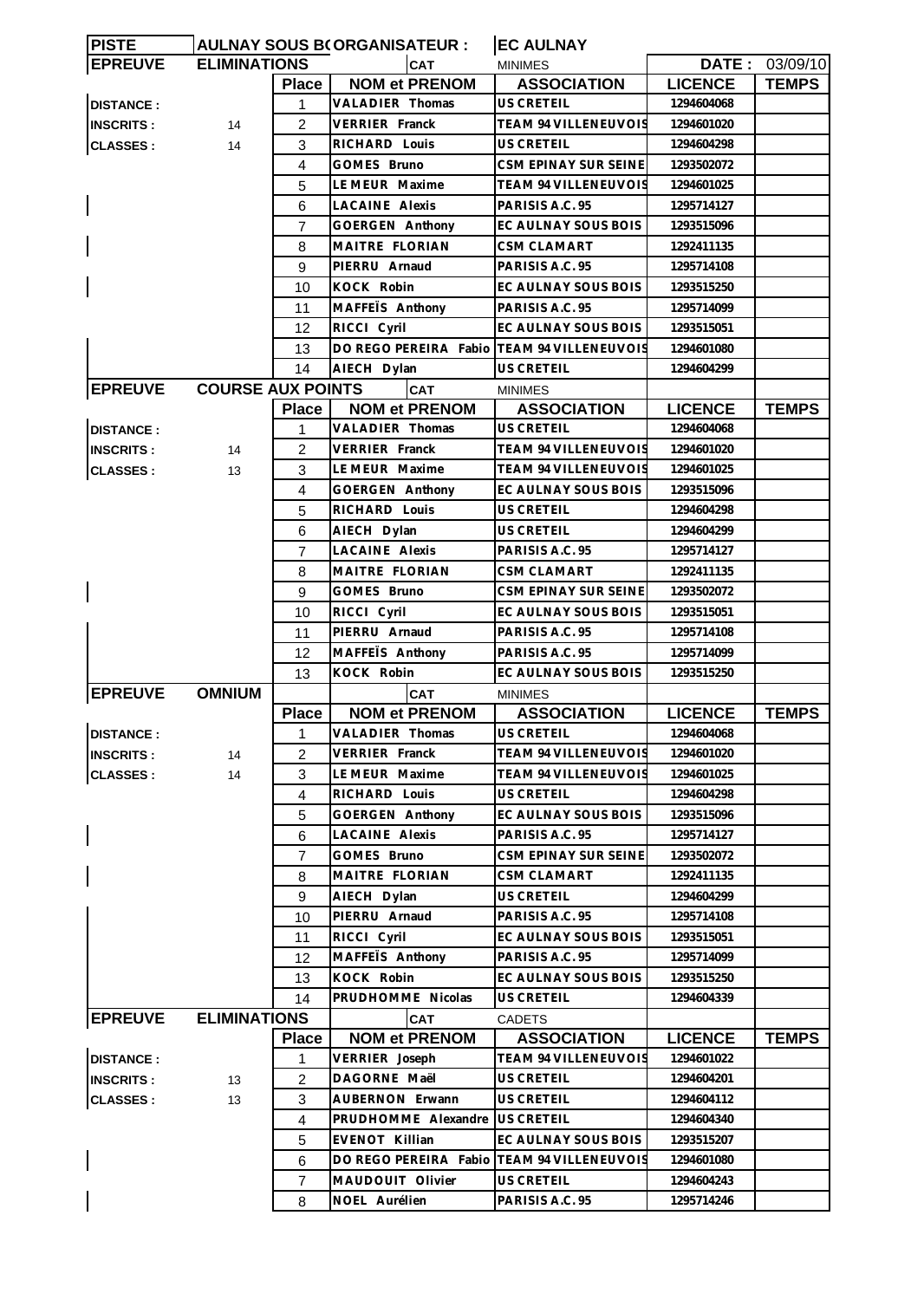|                  |                           | 9              | <b>SALIBUR RUDY</b>                        | <b>TEAM 94 VILLENEUVOIS</b> | 309715028      |              |
|------------------|---------------------------|----------------|--------------------------------------------|-----------------------------|----------------|--------------|
|                  |                           | 10             | <b>TURAN Ferdi</b>                         | US CRETEIL                  | 1294604047     |              |
|                  |                           | 11             | ROULAND HUGO                               | <b>AV THIAIS</b>            | 1294627113     |              |
|                  |                           | 12             | <b>BETHRY Pierre</b>                       | EC AULNAY SOUS BOIS         | 1293515035     |              |
|                  |                           | 13             | <b>KRAUSCH Lucas</b>                       | EC AULNAY SOUS BOIS         | 1293515244     |              |
| <b>EPREUVE</b>   | <b>COURSE AUX POINTS</b>  |                | <b>CAT</b>                                 | <b>CADETS</b>               |                |              |
|                  |                           | <b>Place</b>   | <b>NOM et PRENOM</b>                       | <b>ASSOCIATION</b>          | <b>LICENCE</b> | <b>TEMPS</b> |
| <b>DISTANCE:</b> |                           | 1              | DO REGO PEREIRA Fabio                      | <b>TEAM 94 VILLENEUVOIS</b> | 1294601080     |              |
| <b>INSCRITS:</b> | 13                        | 2              | VERRIER Joseph                             | TEAM 94 VILLENEUVOIS        | 1294601022     |              |
| <b>CLASSES:</b>  | 13                        | 3              | DAGORNE Maël                               | US CRETEIL                  | 1294604201     |              |
|                  |                           | 4              | <b>AUBERNON Erwann</b>                     | <b>US CRETEIL</b>           | 1294604112     |              |
|                  |                           | 5              | <b>SALIBUR RUDY</b>                        | TEAM 94 VILLENEUVOIS        | 309715028      |              |
|                  |                           | 6              | PRUDHOMME Alexandre                        | <b>US CRETEIL</b>           | 1294604340     |              |
|                  |                           | 7              | MAUDOUIT Olivier                           | <b>US CRETEIL</b>           | 1294604243     |              |
|                  |                           |                | <b>BETHRY Pierre</b>                       | EC AULNAY SOUS BOIS         |                |              |
|                  |                           | 8              |                                            | EC AULNAY SOUS BOIS         | 1293515035     |              |
|                  |                           | 9              | EVENOT Killian                             |                             | 1293515207     |              |
|                  |                           | 10             | ROULAND HUGO                               | AV THIAIS                   | 1294627113     |              |
|                  |                           | 11             | NOEL Aurélien                              | PARISIS A.C. 95             | 1295714246     |              |
|                  |                           | 12             | <b>KRAUSCH Lucas</b>                       | EC AULNAY SOUS BOIS         | 1293515244     |              |
|                  |                           | 13             | TURAN Ferdi                                | US CRETEIL                  | 1294604047     |              |
| <b>EPREUVE</b>   | <b>SPRINTS AUX POINTS</b> |                | <b>CAT</b>                                 | <b>CADETS</b>               |                |              |
|                  |                           | <b>Place</b>   | <b>NOM et PRENOM</b>                       | <b>ASSOCIATION</b>          | <b>LICENCE</b> | <b>TEMPS</b> |
| <b>DISTANCE:</b> |                           | $\mathbf{1}$   | VERRIER Joseph                             | <b>TEAM 94 VILLENEUVOIS</b> | 1294601022     |              |
| <b>INSCRITS:</b> | 13                        | 2              | DO REGO PEREIRA Fabio TEAM 94 VILLENEUVOIS |                             | 1294601080     |              |
| <b>CLASSES:</b>  | 13                        | 3              | <b>AUBERNON Erwann</b>                     | <b>US CRETEIL</b>           | 1294604112     |              |
|                  |                           | 4              | DAGORNE Maël                               | US CRETEIL                  | 1294604201     |              |
|                  |                           | 5              | SALIBUR RUDY                               | TEAM 94 VILLENEUVOIS        | 309715028      |              |
|                  |                           | 6              | MAUDOUIT Olivier                           | US CRETEIL                  | 1294604243     |              |
|                  |                           | 7              | NOEL Aurélien                              | PARISIS A.C. 95             | 1295714246     |              |
|                  |                           | 8              | EVENOT Killian                             | EC AULNAY SOUS BOIS         | 1293515207     |              |
|                  |                           | 9              | PRUDHOMME Alexandre                        | US CRETEIL                  | 1294604340     |              |
|                  |                           | 10             | ROULAND HUGO                               | <b>AV THIAIS</b>            | 1294627113     |              |
|                  |                           | 11             | <b>KRAUSCH Lucas</b>                       | EC AULNAY SOUS BOIS         | 1293515244     |              |
|                  |                           | 12             | <b>TURAN Ferdi</b>                         | US CRETEIL                  | 1294604047     |              |
|                  |                           | 13             | <b>BETHRY</b> Pierre                       | EC AULNAY SOUS BOIS         | 1293515035     |              |
| <b>EPREUVE</b>   | <b>OMNIUM</b>             |                | <b>CAT</b>                                 | <b>CADETS</b>               |                |              |
|                  |                           | <b>Place</b>   | <b>NOM et PRENOM</b>                       | <b>ASSOCIATION</b>          | <b>LICENCE</b> | <b>TEMPS</b> |
| <b>DISTANCE:</b> |                           | 1              | VERRIER Joseph                             | TEAM 94 VILLENEUVOIS        | 1294601022     |              |
| <b>INSCRITS:</b> | 13                        | $\overline{2}$ | DO REGO PEREIRA Fabio                      | <b>TEAM 94 VILLENEUVOIS</b> | 1294601080     |              |
| <b>CLASSES:</b>  | 13                        | 3              | DAGORNE Maël                               | US CRETEIL                  | 1294604201     |              |
|                  |                           | 4              | AUBERNON Erwann                            | US CRETEIL                  | 1294604112     |              |
|                  |                           | 5              | PRUDHOMME Alexandre                        | <b>US CRETEIL</b>           | 1294604340     |              |
|                  |                           | 6              | <b>SALIBUR RUDY</b>                        | <b>TEAM 94 VILLENEUVOIS</b> | 309715028      |              |
|                  |                           | $\overline{7}$ | MAUDOUIT Olivier                           | US CRETEIL                  | 1294604243     |              |
|                  |                           | 8              | EVENOT Killian                             | EC AULNAY SOUS BOIS         | 1293515207     |              |
|                  |                           | 9              | NOEL Aurélien                              | PARISIS A.C. 95             | 1295714246     |              |
|                  |                           | 10             | ROULAND HUGO                               | <b>AV THIAIS</b>            | 1294627113     |              |
|                  |                           | 11             | <b>BETHRY Pierre</b>                       | EC AULNAY SOUS BOIS         | 1293515035     |              |
|                  |                           | 12             | TURAN Ferdi                                | <b>US CRETEIL</b>           | 1294604047     |              |
|                  |                           | 13             | <b>KRAUSCH Lucas</b>                       | EC AULNAY SOUS BOIS         | 1293515244     |              |
| <b>EPREUVE</b>   | <b>ELIMINATIONS</b>       |                | <b>CAT</b>                                 | DAMES MIN/CAD               |                |              |
|                  |                           | <b>Place</b>   | <b>NOM et PRENOM</b>                       | <b>ASSOCIATION</b>          | <b>LICENCE</b> | <b>TEMPS</b> |
| <b>DISTANCE:</b> |                           | 1              | DURAND Alexia                              | PARISIS A.C. 95             | 1295714376     |              |
| <b>INSCRITS:</b> | 7                         | $\overline{2}$ | LE BRAS Justine                            | OLYMPIQUE C.V.O.            | 1295712133     |              |
| <b>CLASSES:</b>  | $\overline{7}$            | 3              | LECQUE Alexandra                           | OLYMPIQUE C.V.O.            | 1295712038     |              |
|                  |                           | 4              | POLMONT Estelle                            | CSM EPINAY SUR SEINE        | 1293502064     |              |
|                  |                           | 5              | ARNOUX Tifanny                             | CSM VILLENEUVE GARE         | 1292420045     |              |
|                  |                           | 6              | <b>GOERGEN Laura</b>                       | EC AULNAY SOUS BOIS         | 1293515260     |              |
|                  |                           |                |                                            |                             |                |              |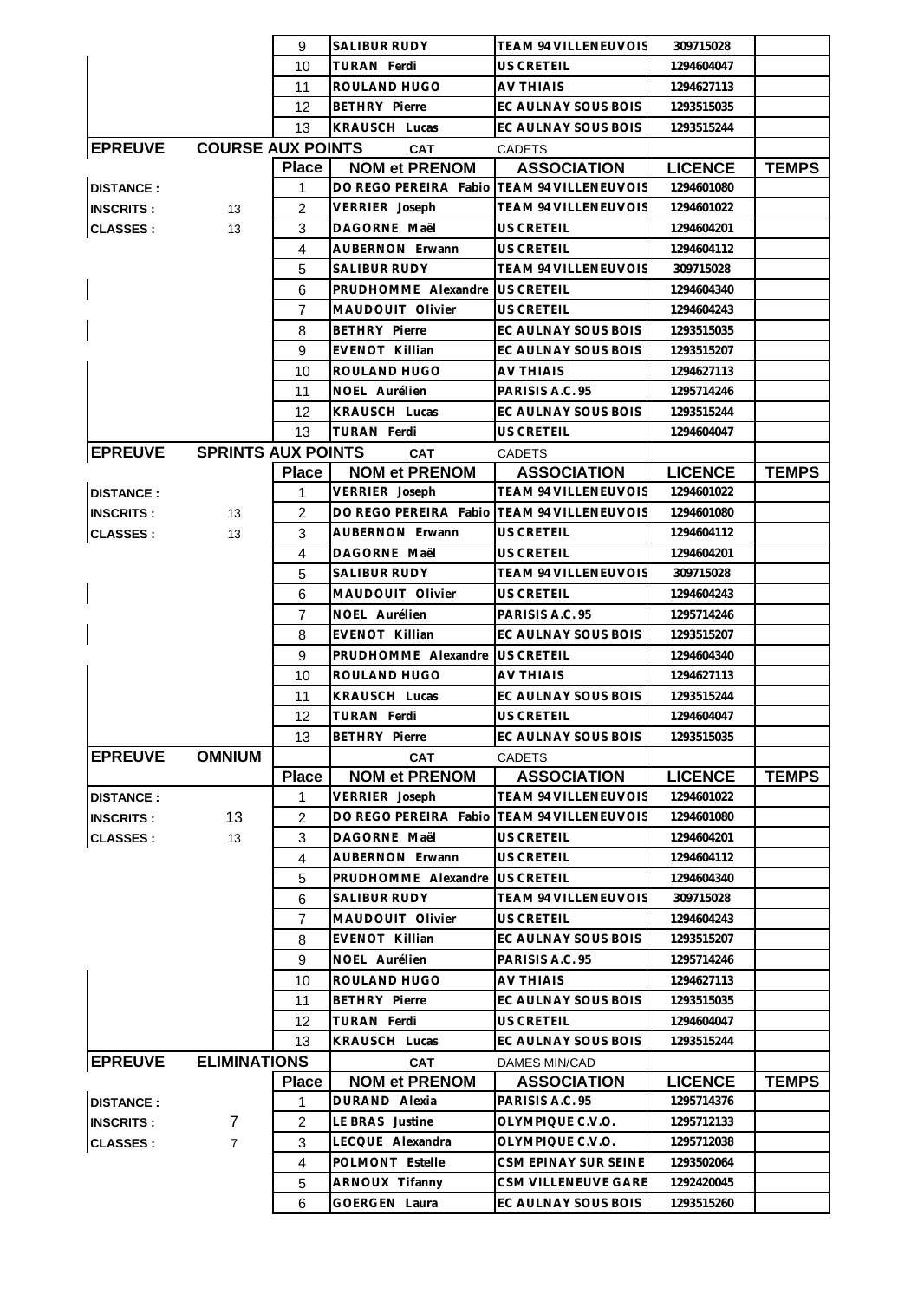|                                  |                            | 7              | <b>GOY BAHOOM OCEANE</b> | <b>TEAM 94 VILLENEUVOIS</b>           | 1294601023     |              |
|----------------------------------|----------------------------|----------------|--------------------------|---------------------------------------|----------------|--------------|
| <b>EPREUVE</b>                   | <b>COURSE AUX POINTS</b>   |                | <b>CAT</b>               | <b>DAMES MIN/CAD</b>                  |                |              |
|                                  |                            | <b>Place</b>   | <b>NOM et PRENOM</b>     | <b>ASSOCIATION</b>                    | <b>LICENCE</b> | <b>TEMPS</b> |
| <b>DISTANCE:</b>                 |                            | 1              | DURAND Alexia            | PARISIS A.C. 95                       | 1295714376     |              |
| <b>INSCRITS:</b>                 | $\overline{7}$             | $\overline{2}$ | LE BRAS Justine          | OLYMPIQUE C.V.O.                      | 1295712133     |              |
| <b>CLASSES:</b>                  | $\overline{7}$             | 3              | LECQUE Alexandra         | OLYMPIQUE C.V.O.                      | 1295712038     |              |
|                                  |                            | 4              | POLMONT Estelle          | CSM EPINAY SUR SEINE                  | 1293502064     |              |
|                                  |                            | 5              | <b>GOERGEN Laura</b>     | EC AULNAY SOUS BOIS                   | 1293515260     |              |
|                                  |                            | 6              | <b>ARNOUX Tifanny</b>    | <b>CSM VILLENEUVE GARE</b>            | 1292420045     |              |
|                                  |                            | $\overline{7}$ | <b>GOY BAHOOM OCEANE</b> | <b>TEAM 94 VILLENEUVOIS</b>           | 1294601023     |              |
|                                  | <b>OMNIUM</b>              |                |                          |                                       |                |              |
| <b>EPREUVE</b>                   |                            |                | <b>CAT</b>               | <b>DAMES MIN/CAD</b>                  |                |              |
|                                  |                            | <b>Place</b>   | <b>NOM et PRENOM</b>     | <b>ASSOCIATION</b>                    | <b>LICENCE</b> | <b>TEMPS</b> |
| <b>DISTANCE:</b>                 |                            | 1              | DURAND Alexia            | PARISIS A.C. 95                       | 1295714376     |              |
| <b>INSCRITS:</b>                 | $\overline{7}$             | $\overline{2}$ | LE BRAS Justine          | OLYMPIQUE C.V.O.                      | 1295712133     |              |
| <b>CLASSES:</b>                  | $\overline{7}$             | 3              | LECQUE Alexandra         | OLYMPIQUE C.V.O.                      | 1295712038     |              |
|                                  |                            | 4              | POLMONT Estelle          | <b>CSM EPINAY SUR SEINE</b>           | 1293502064     |              |
|                                  |                            | 5              | <b>GOERGEN Laura</b>     | EC AULNAY SOUS BOIS                   | 1293515260     |              |
|                                  |                            | 6              | ARNOUX Tifanny           | CSM VILLENEUVE GARE                   | 1292420045     |              |
|                                  |                            | 7              | GOY BAHOOM OCEANE        | <b>TEAM 94 VILLENEUVOIS</b>           | 1294601023     |              |
| <b>EPREUVE</b>                   | <b>ELIMINATIONS</b>        |                | <b>CAT</b>               | DAMES JUN/SEN                         |                |              |
|                                  |                            | <b>Place</b>   | <b>NOM et PRENOM</b>     | <b>ASSOCIATION</b>                    | <b>LICENCE</b> | <b>TEMPS</b> |
| <b>DISTANCE:</b>                 |                            | 1              | RIBAULT Christelle       | CSM VILLENEUVE GARE                   | 1292420053     |              |
| <b>INSCRITS:</b>                 | 3                          | 2              | POLMONT Amandine         | CSM EPINAY SUR SEINE                  | 1293502165     |              |
| <b>CLASSES:</b>                  | 3                          | 3              | <b>ARNOUX Audrey</b>     | CSM VILLENEUVE GARE                   | 1292420009     |              |
| <b>EPREUVE</b>                   | <b>COURSE AUX POINTS</b>   |                | <b>CAT</b>               | DAMES JUN/SEN                         |                |              |
|                                  |                            | <b>Place</b>   | <b>NOM et PRENOM</b>     | <b>ASSOCIATION</b>                    | <b>LICENCE</b> | <b>TEMPS</b> |
| <b>DISTANCE:</b>                 |                            | 1              | RIBAULT Christelle       | CSM VILLENEUVE GARE                   | 1292420053     |              |
| <b>INSCRITS:</b>                 | 3                          | 2              | POLMONT Amandine         | CSM EPINAY SUR SEINE                  | 1293502165     |              |
| <b>CLASSES:</b>                  | 3                          | 3              | ARNOUX Audrey            | CSM VILLENEUVE GARE                   | 1292420009     |              |
| <b>EPREUVE</b>                   | <b>OMNIUM</b>              |                | CAT                      | DAMES JUN/SEN                         |                |              |
|                                  |                            | <b>Place</b>   | <b>NOM et PRENOM</b>     | <b>ASSOCIATION</b>                    | <b>LICENCE</b> | <b>TEMPS</b> |
| <b>DISTANCE:</b>                 |                            | 1              | RIBAULT Christelle       | CSM VILLENEUVE GARE                   | 1292420053     |              |
| <b>INSCRITS:</b>                 | 3                          | $\overline{2}$ | POLMONT Amandine         | CSM EPINAY SUR SEINE                  | 1293502165     |              |
| <b>CLASSES:</b>                  | 3                          | 3              | ARNOUX Audrey            | <b>CSM VILLENEUVE GARE</b>            | 1292420009     |              |
| <b>EPREUVE COURSE AUX POINTS</b> |                            |                | <b>CAT</b>               |                                       |                |              |
|                                  |                            | <b>Place</b>   | <b>NOM et PRENOM</b>     | SENIORS/JUNIORS<br><b>ASSOCIATION</b> | <b>LICENCE</b> | <b>TEMPS</b> |
|                                  |                            |                | MAFFETS Dany             | PARISIS A.C. 95                       | 1295714100     |              |
| <b>DISTANCE:</b>                 |                            | 1              |                          |                                       | 1294604074     |              |
| <b>INSCRITS:</b>                 | 14                         | $\overline{2}$ | MARTINS Vincent          | US CRETEIL                            |                |              |
| <b>CLASSES:</b>                  | 12                         | 3              | BORNET Alain             | AS VARENNOISE                         | 1277110092     |              |
|                                  |                            | $\overline{4}$ | CYPRIEN KENNY            | <b>US CRETEIL</b>                     | 3097180042     |              |
|                                  |                            | 5              | MERET Jean Philippe      | AS VARENNOISE                         | 1277110090     |              |
|                                  |                            | 6              | DUVERNET Léo             | US CRETEIL                            | 1294604049     |              |
|                                  |                            | $\overline{7}$ | GRENIER Vianney          | CSM VILLENEUVE GARE                   | 1292420169     |              |
|                                  |                            | 8              | DA CRUZ Aderito          | CSM VILLENEUVE GARE                   | 1292420108     |              |
|                                  |                            | 9              | <b>GRIGNON René</b>      | CSM VILLENEUVE GARE                   | 1292420128     |              |
|                                  |                            | 10             | BENVENUTO Jean Paul      | AS VARENNOISE                         | 1277110026     |              |
|                                  |                            | 11             | <b>KERFOURN Vincent</b>  | AS VARENNOISE                         | 1277110101     |              |
|                                  |                            | 12             | <b>BOURGAIN Vincent</b>  | AS VARENNOISE                         | 1277110031     |              |
| <b>EPREUVE</b>                   | <b>ELIMNATIONS DANOISE</b> |                | CAT                      | SENIORS/JUNIORS                       |                |              |
|                                  |                            | <b>Place</b>   | <b>NOM et PRENOM</b>     | <b>ASSOCIATION</b>                    | <b>LICENCE</b> | <b>TEMPS</b> |
| <b>DISTANCE:</b>                 |                            | 1              | GRENIER Vianney          | CSM VILLENEUVE GARE                   | 1292420169     |              |
| <b>INSCRITS:</b>                 | 14                         | $\overline{c}$ | MAFFETS Dany             | PARISIS A.C. 95                       | 1295714100     |              |
| <b>CLASSES:</b>                  | 13                         | 3              | CYPRIEN KENNY            | US CRETEIL                            | 3097180042     |              |
|                                  |                            | 4              | MERET Jean Philippe      | AS VARENNOISE                         | 1277110090     |              |
|                                  |                            | 5              | MARTINS Vincent          | US CRETEIL                            | 1294604074     |              |
|                                  |                            | 6              | BORNET Alain             | AS VARENNOISE                         | 1277110092     |              |
|                                  |                            | 7              | JAZERON Jimmy            | CM AUBERVILLIERS 93                   | 1293505462     |              |
|                                  |                            | 8              | <b>GRIGNON René</b>      | CSM VILLENEUVE GARE                   | 1292420128     |              |
|                                  |                            |                |                          |                                       |                |              |